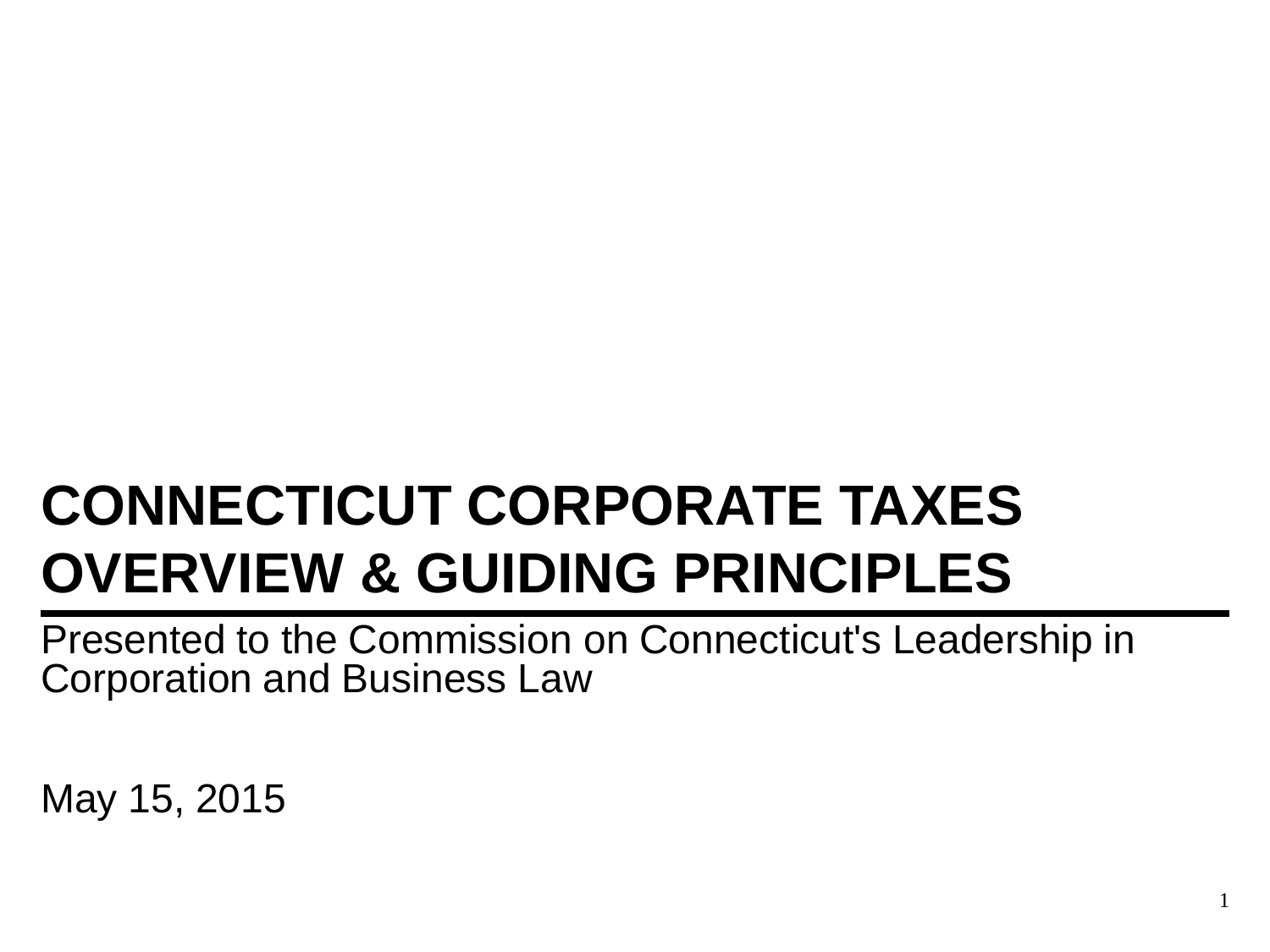## HISTORICAL PERSPECTIVE

### Business Tax Task Force Report (Sept. 27, 2012)

"Business Tax policy is cumulative, legacy-based, revenue driven, insufficiently aligned with economic policy, & inadequately reflects the emergent marketplace (global, mobile, virtual, contingent employment, intangible goods & services)."

- No defined policy
- Developed over time
- Driven by revenue needs
- Successful projects in targeted areas
- No overall alignment with economic policy or marketplace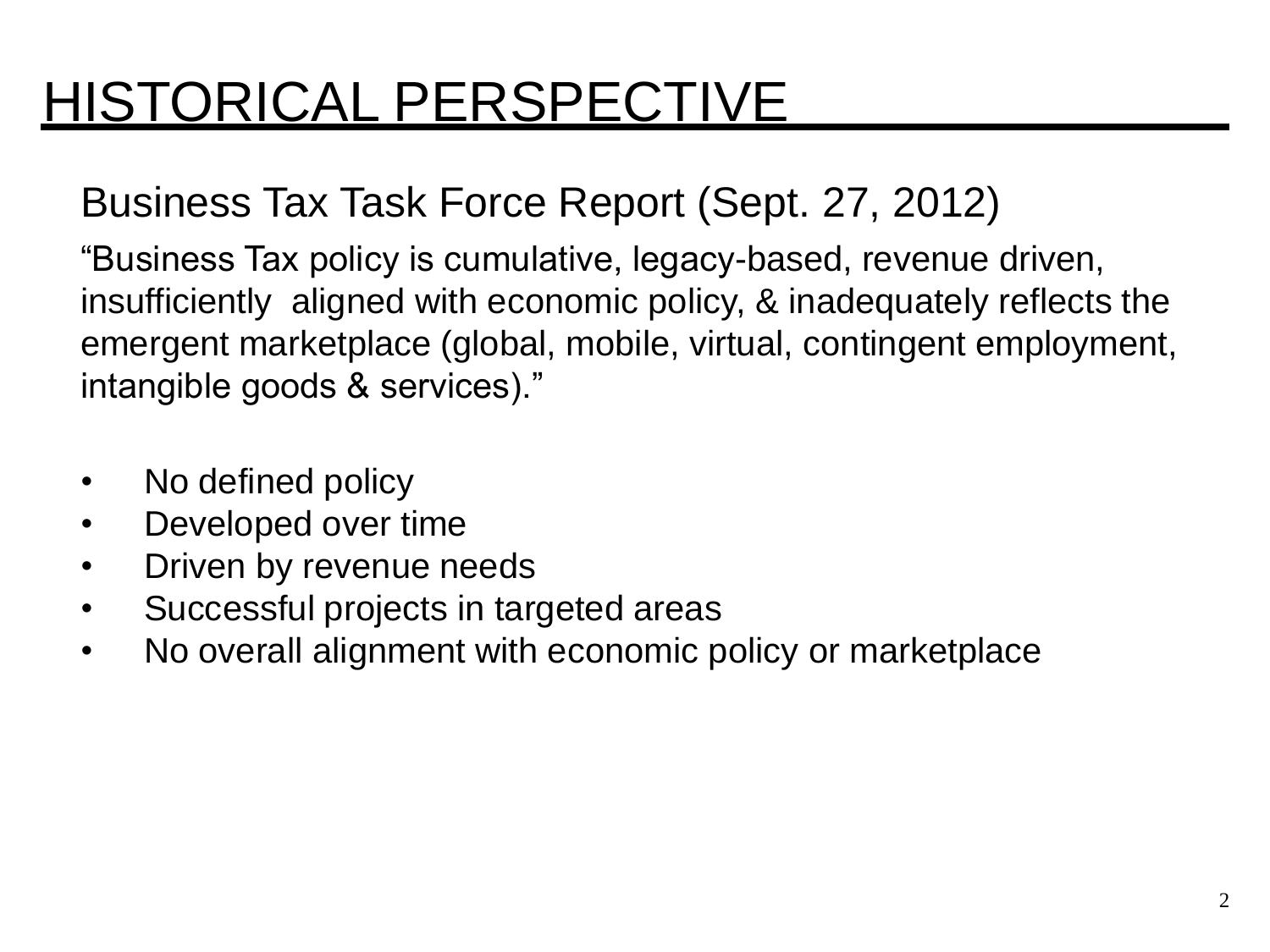# OVERVIEW - CURRENT CORPORATE TAXES

Tax types – Not Just Corporate Income Tax

- Income taxes Personal and Corporate
- Special industry taxes, e.g. insurance premiums
- Sales & use tax
- Local property tax
- Unemployment insurance tax

Common tax credits

- Research & development
- Investment property & people

- CT appears similar to most other states
- Differences relate to the implementation
- Volatility
- Complexity
- Expanded bases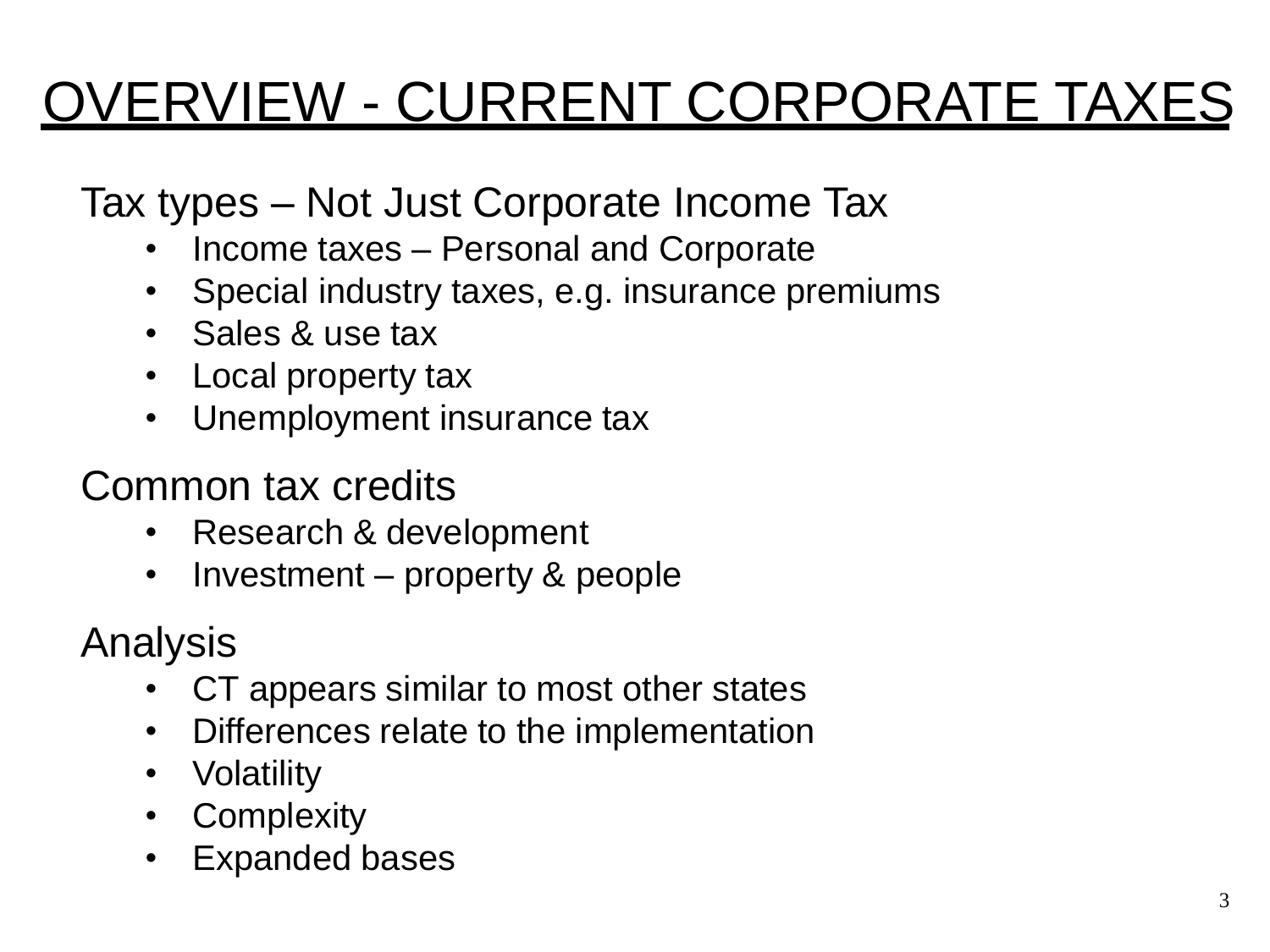## TRENDS IN CONNECTICUT

**Trends** 

- Sharp decline in corporate taxpayers
- Total corporate income tax revenue remained constant
- Significant portion of other taxes, e.g. S&U and property
- Proposals to limit critical provisions, e.g. credits, NOLs, sales tax exemptions

- Corporate tax policy must extend beyond the corporate income
- Provide a level playing field across all taxes for corporate and other business taxpayers
- Should follow universally held tax principles, e.g. do not tax business inputs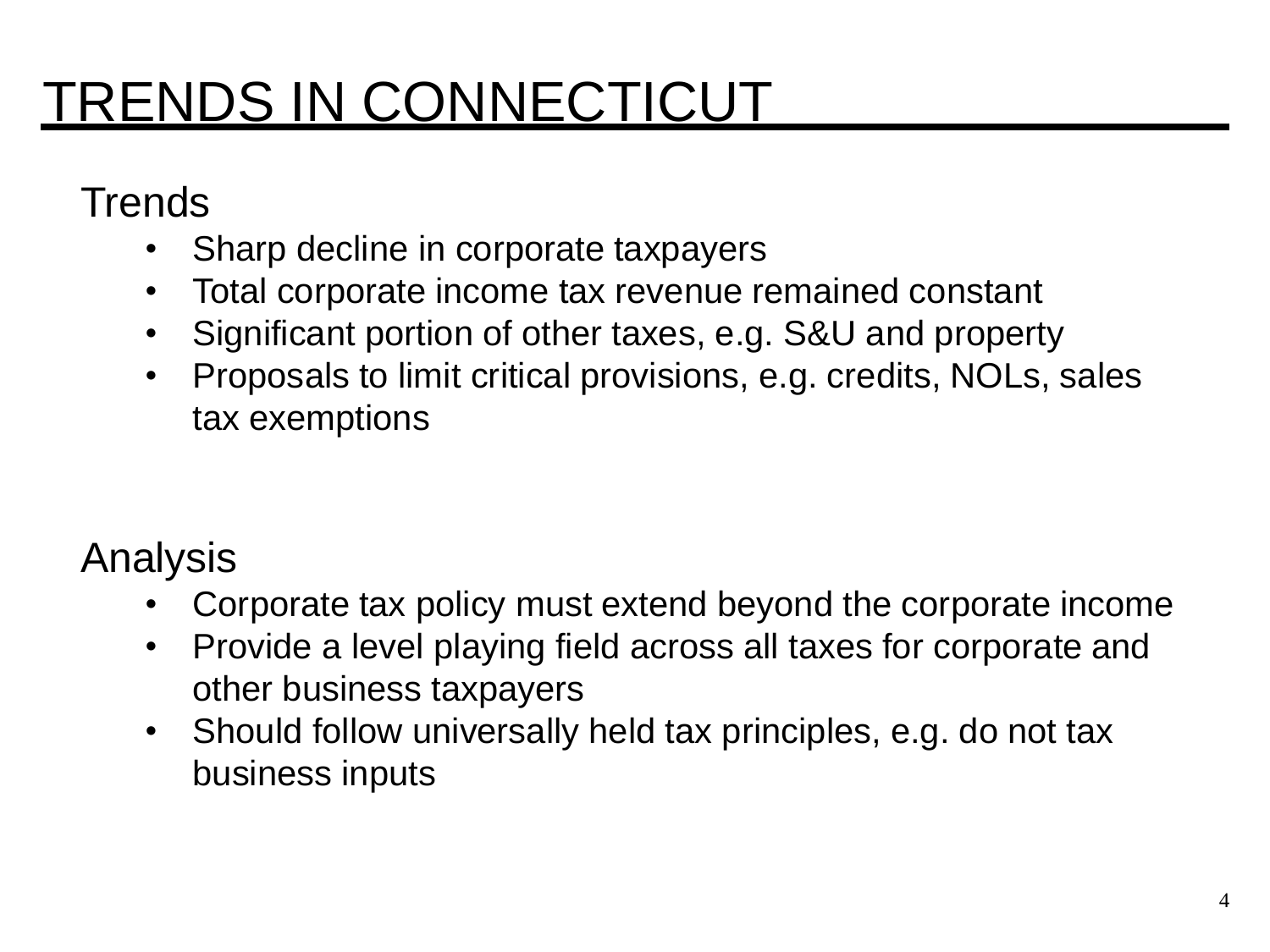# POLICY PRINCIPLES

Tax policy principles

- Revenue stability & sufficiency
- Balanced revenue sources
- Structural stability
- Predictability
- Ease of compliance
- Fair, efficient and cost effective administration
- Consistent application of law and timely guidance
- Reflect the global and local marketplace

- Sound policy "anchors" businesses and encourages investment
- Permits long-term investment and location planning
- Avoids short-term instability that creates budget crises
- Administrable by taxpayers and DRS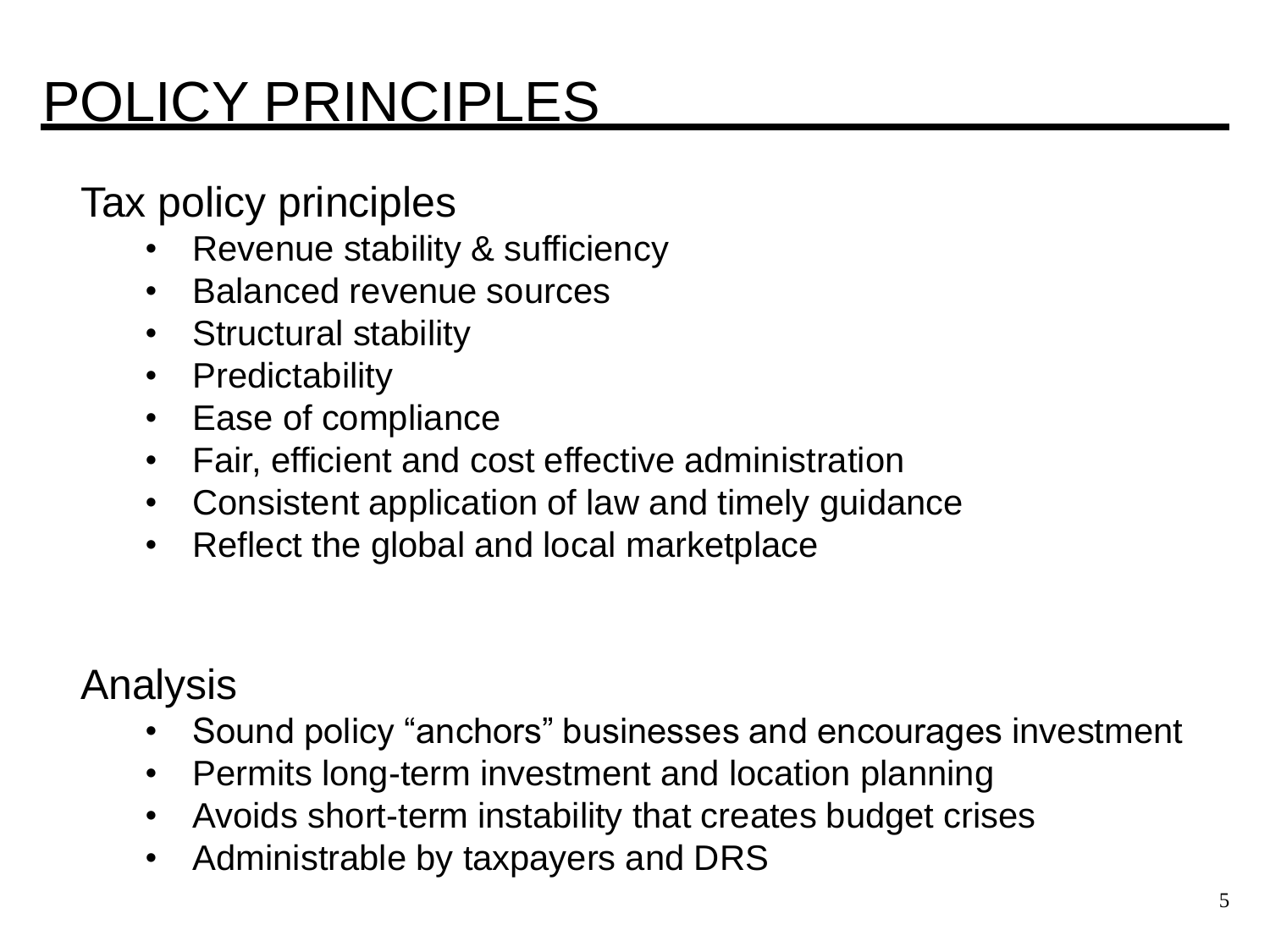# GOING FORWARD

Guiding principles

- Define who you are as a state
- Decide what you want to be
- Develop the detailed policy no one size fits all
- Stay the course
- Avoid taxing business inputs
- Maintain an outward looking view
- Bottom line Competitive

- Sound tax policy will shape revenue decisions
- Ease revenue insufficiency and volatility
- Foster a predictable and growing business climate
- Make investment and location decisions easier
- Bottom Line Maintains competiveness for the state